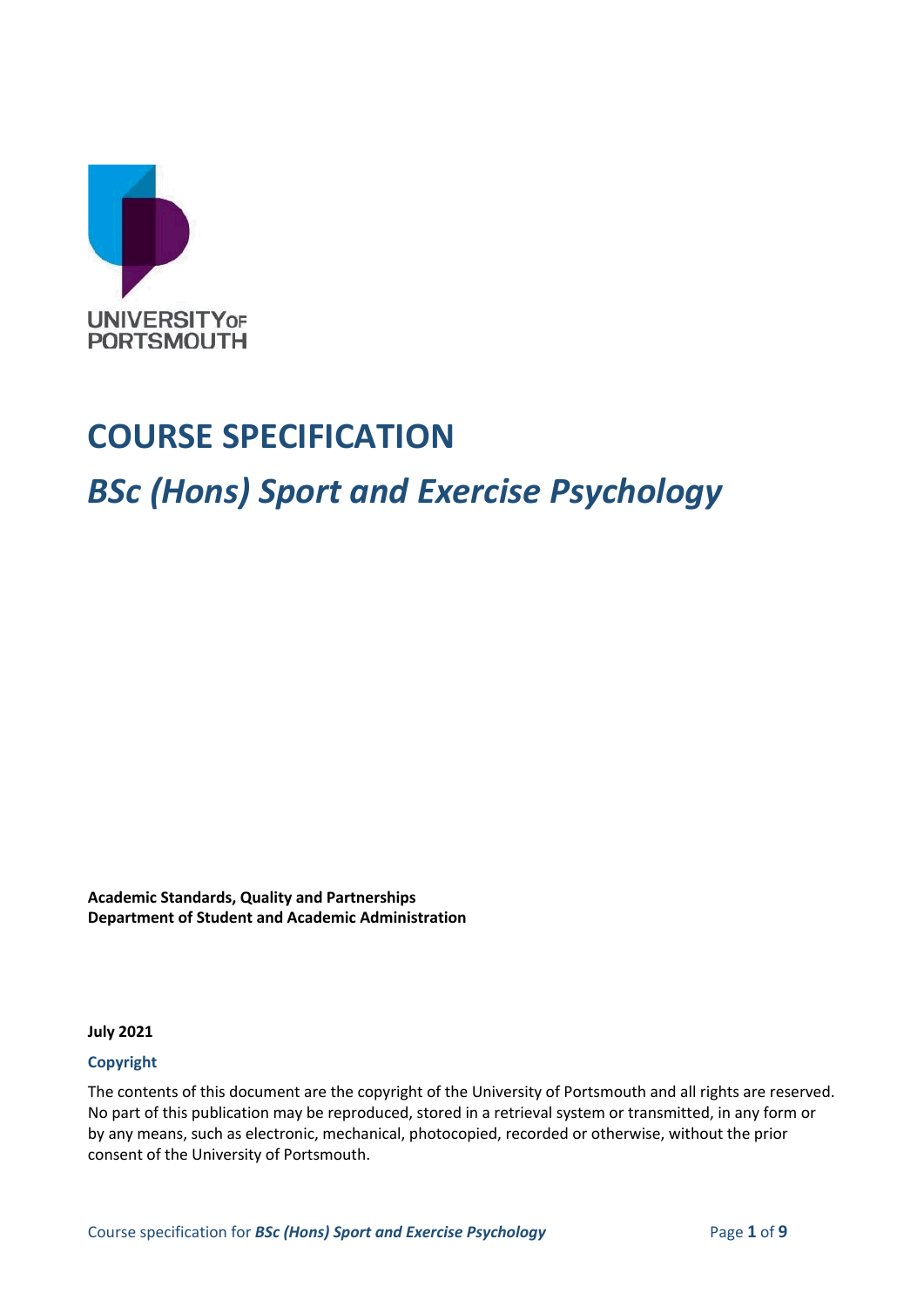# **COURSE SPECIFICATION**

Please refer to the [Course Specification Guidance Notes](http://www.port.ac.uk/departments/services/academicregistry/qmd/curriculum-framework-2019-20/filetodownload,201767,en.docx) for guidance on completing this document.

| <b>Course Title</b>                                                                                     | BSc (Hons) Sport and Exercise Psychology                                                 |
|---------------------------------------------------------------------------------------------------------|------------------------------------------------------------------------------------------|
| <b>Final Award</b>                                                                                      | BSc (Hons) Sport and Exercise Psychology                                                 |
| <b>Exit Awards</b>                                                                                      | CertHE, DipHE, BSc                                                                       |
| Course Code / UCAS code (if applicable)                                                                 | C2605S; C2605P (C600)                                                                    |
| Mode of study                                                                                           | Full Time, Part Time                                                                     |
| Mode of delivery                                                                                        | Campus                                                                                   |
| Normal length of course                                                                                 | 3 years, 4 years with placement                                                          |
| Cohort(s) to which this course specification<br>applies                                                 | September 2019 intake onwards                                                            |
| <b>Awarding Body</b>                                                                                    | University of Portsmouth                                                                 |
| <b>Teaching Institution</b>                                                                             | University of Portsmouth                                                                 |
| Faculty                                                                                                 | Faculty of Science & Health                                                              |
| School/Department/Subject Group                                                                         | School of Sport, Health and Exercise Science                                             |
| School/Department/Subject Group<br>webpage                                                              | http://www.port.ac.uk/department-of-sport-and-<br>exercise-science/                      |
| Course webpage including entry criteria                                                                 | http://www.port.ac.uk/courses/sports-science/bsc-hons-<br>sport-and-exercise-psychology/ |
| Professional and/or Statutory Regulatory<br><b>Body accreditations</b>                                  | <b>British Psychological Society</b>                                                     |
| <b>Quality Assurance Agency Framework for</b><br><b>Higher Education Qualifications (FHEQ)</b><br>Level | Levels 6                                                                                 |

This course specification provides a summary of the main features of the course, identifies the aims and learning outcomes of the course, the teaching, learning and assessment methods used by teaching staff, and the reference points used to inform the curriculum.

This information is therefore useful to potential students to help them choose the right course of study, to current students on the course and to staff teaching and administering the course.

Further detailed information on the individual modules within the course may be found in the relevant module descriptors and the Course Handbook provided to students on enrolment.

Please refer to the [Course and Module Catalogue](https://course-module-catalog.port.ac.uk/#/welcome) for further information on the course structure and modules.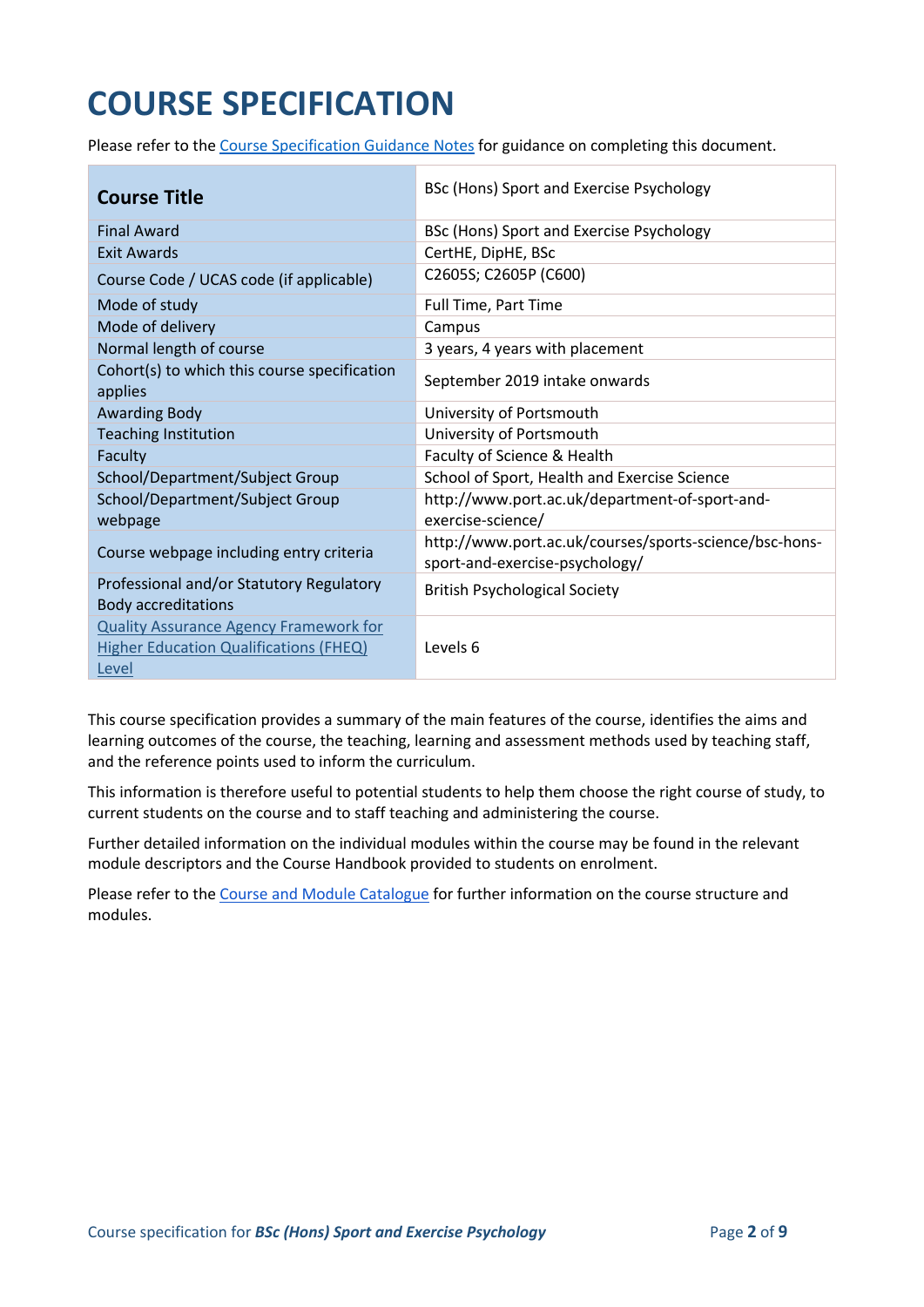## **Educational aims of the course**

*The [Course Specification Guidance Notes](http://www.port.ac.uk/departments/services/academicregistry/qmd/curriculum-framework-2019-20/filetodownload,201767,en.docx) include advice on what to include in this section.*

The global aim for this programme is to provide students with a multidisciplinary approach as to the role of psychology in sport and exercise settings:

Specific aims:

- To produce a scientific understanding of the mind, brain, behaviour and experience, and the interactions between these
- To provide a broad education presenting multiple perspectives of psychology and its contexts in a way that fosters critical evaluation and engagement with its specialised subject areas.
- To enable an understanding of real life applications of theory to the full range of experience and behaviour.
- To develop an understanding of the role of empirical evidence in the creation and constraint of theory, and also in how theory guides the collection and interpretation of empirical data.
- To facilitate students' knowledge and competence in a range of research skills and methods for investigating experience and behaviour, culminating in an ability to conduct research independently.
- To provide students with an educational environment that integrates academic knowledge and practical skills through scientific research.
- To provide students with knowledge and experience of the practical and ethical issues involved in conducting research and the application of ethical codes and procedures.
- To provide an opportunity for students to gain experience and skills relevant to employment (or further study) within psychology or related subject areas by choosing relevant work placement/work based learning/study options and/or completion of an optional sandwich year.
- Develop students' theoretical knowledge and understanding of sport and exercise psychology.
- Provide vocationally orientated education which helps prepare students who wish to work towards chartered status (British Psychological Society) or registered practitioner psychologist status (Health and Care Professions Council).

#### **Course Learning Outcomes and Learning, Teaching and Assessment Strategies**

The [Quality Assurance Agency for Higher Education \(QAA\)](http://www.qaa.ac.uk/en) sets out a national framework of qualification levels, and the associated standards of achievement are found in their [Framework for Higher Education](https://www.qaa.ac.uk/quality-code/higher-education-credit-framework-for-england)  [Qualifications](https://www.qaa.ac.uk/quality-code/higher-education-credit-framework-for-england) document.

The Course Learning Outcomes for this course are outlined in the tables below.

#### **A. Knowledge and understanding of:**

| O | <b>Learning outcome</b>     | <b>Learning and Teaching methods</b> | <b>Assessment</b><br>methods |
|---|-----------------------------|--------------------------------------|------------------------------|
| A | The range of approaches to  | Lectures, seminars, laboratory work, | Essays, reports, portfolios, |
| 1 | understanding psychological | group work, placement opportunities. | presentations, exams.        |
|   | phenomena (and the links    | These learning and teaching methods  | Assessments consist of       |
|   | between them) including     | will enable students to develop a    | both formative and           |
|   | biological psychology,      | critical and reflective knowledge.   | summative elements.          |
|   | cognitive psychology,       |                                      |                              |
|   | individual differences,     |                                      |                              |
|   | developmental psychology    |                                      |                              |
|   | and social psychology, as   |                                      |                              |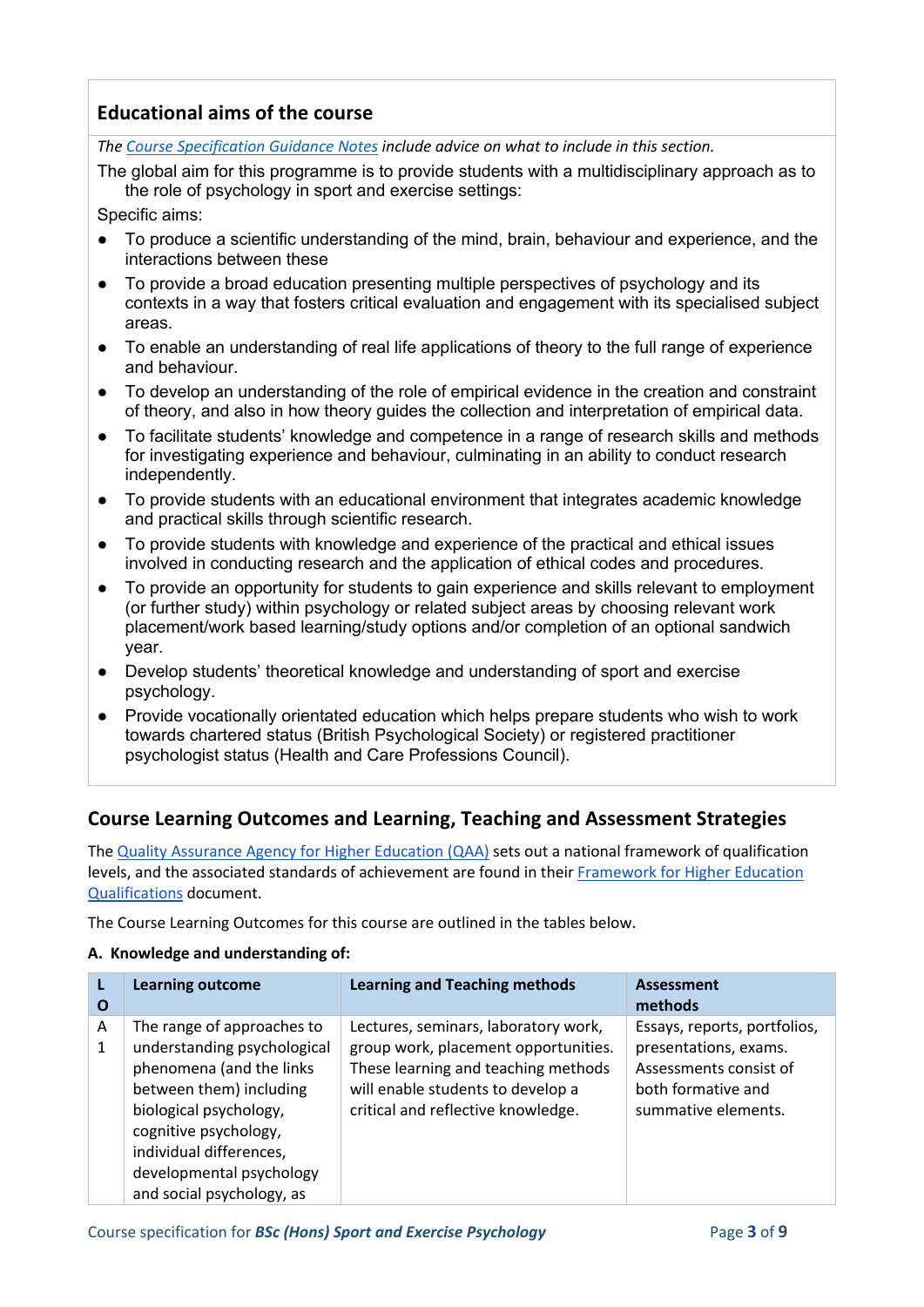|                     | well as cultural and<br>historical perspectives.                                                                                                                                                                              |                                                                                                                                                                                                                                                                                                                                                                                                                                                                                                                                                     |                                                                                                                                                                                                                                                                                                                             |
|---------------------|-------------------------------------------------------------------------------------------------------------------------------------------------------------------------------------------------------------------------------|-----------------------------------------------------------------------------------------------------------------------------------------------------------------------------------------------------------------------------------------------------------------------------------------------------------------------------------------------------------------------------------------------------------------------------------------------------------------------------------------------------------------------------------------------------|-----------------------------------------------------------------------------------------------------------------------------------------------------------------------------------------------------------------------------------------------------------------------------------------------------------------------------|
| A<br>$\overline{2}$ | Major theoretical<br>frameworks and research<br>methodologies used in sport<br>and exercise science and<br>how theory and research<br>findings are applied to real<br>world problems and<br>practice.                         | Lectures, seminars, laboratory work,<br>group work. The methods will also<br>enhance students' ability to be<br>proactive in recognising and<br>addressing personal development<br>needs, and be able to make informed<br>career decisions.<br>Students will be encouraged to be<br>intellectually curious, embrace<br>challenges and seize opportunities for<br>development by locating and<br>accessing information, using current<br>and emerging digital technologies<br>contributing to the development of a<br>range of employability skills. | Essays, reports, portfolios,<br>presentations, exams.<br>Assessments present a<br>mixture of the integration<br>of research and theory into<br>problem-based learning,<br>practical skills, and recall in<br>examination scenarios,<br>thereby encouraging<br>students to be critical and<br>apply fundamental<br>theories. |
| A<br>3              | The different research<br>methodologies used to<br>investigate psychological<br>phenomena, and the range<br>of measurement and<br>analytical techniques, used<br>to interpret different forms<br>of psychological data.       | Lectures, seminars, laboratory work,<br>group work. Although relevant to all<br>modules containing a practical<br>component, attention to ethical<br>considerations and health and safety<br>issues are promoted specifically in the<br>Research Project module. Students<br>will be encouraged to be proactive in<br>identifying ethical considerations and<br>to develop their problem-solving skills<br>via the design of their research<br>protocol thereby contributing to the<br>development of relevant<br>employability skills.             | Essays, reports, portfolios,<br>research project,<br>presentations. Formative<br>assessment of a research<br>proposal and ethical<br>application will be<br>facilitated primarily via<br>individual tutorials leading<br>to the eventual summative<br>assessment of the research<br>project.                                |
| A<br>4              | The conventions and<br>presentation styles used for<br>reporting on academic<br>literature, scientific findings<br>and delivering oral<br>presentations to facilitate<br>effective communication<br>and cogent argumentation. | Lectures, seminars, laboratory work,<br>group work, placement opportunities.<br>Students will engage in interactive<br>learning opportunities and debate<br>taught content. These methods will<br>promote independent study skills,<br>group/practical work will aid students'<br>ability to work proactively with others.<br>Additionally, by locating and accessing<br>information, using current and<br>emerging digital technologies,<br>students will develop a range of<br>communication and employability<br>skills.                         | Lectures, seminars,<br>tutorials. Formative and<br>summative assessments<br>will assess students'<br>adherence to the stylistic<br>and format conventions,<br>with the support of generic<br>templates for research<br>reports and presentations.                                                                           |
| A<br>5              | The professional roles and<br>responsibilities relating to<br>specialised areas or<br>applications of psychology<br>(namely, within sport and<br>exercise).                                                                   | Lectures, seminars, group work,<br>placement opportunities. Students<br>will be encouraged to be intellectually<br>curious, embrace challenges and seize<br>opportunities for development.<br>Additionally, these teaching methods<br>will enhance students' ability to be<br>proactive in recognising and<br>addressing personal development                                                                                                                                                                                                       | Essays, reports, portfolios,<br>presentations.                                                                                                                                                                                                                                                                              |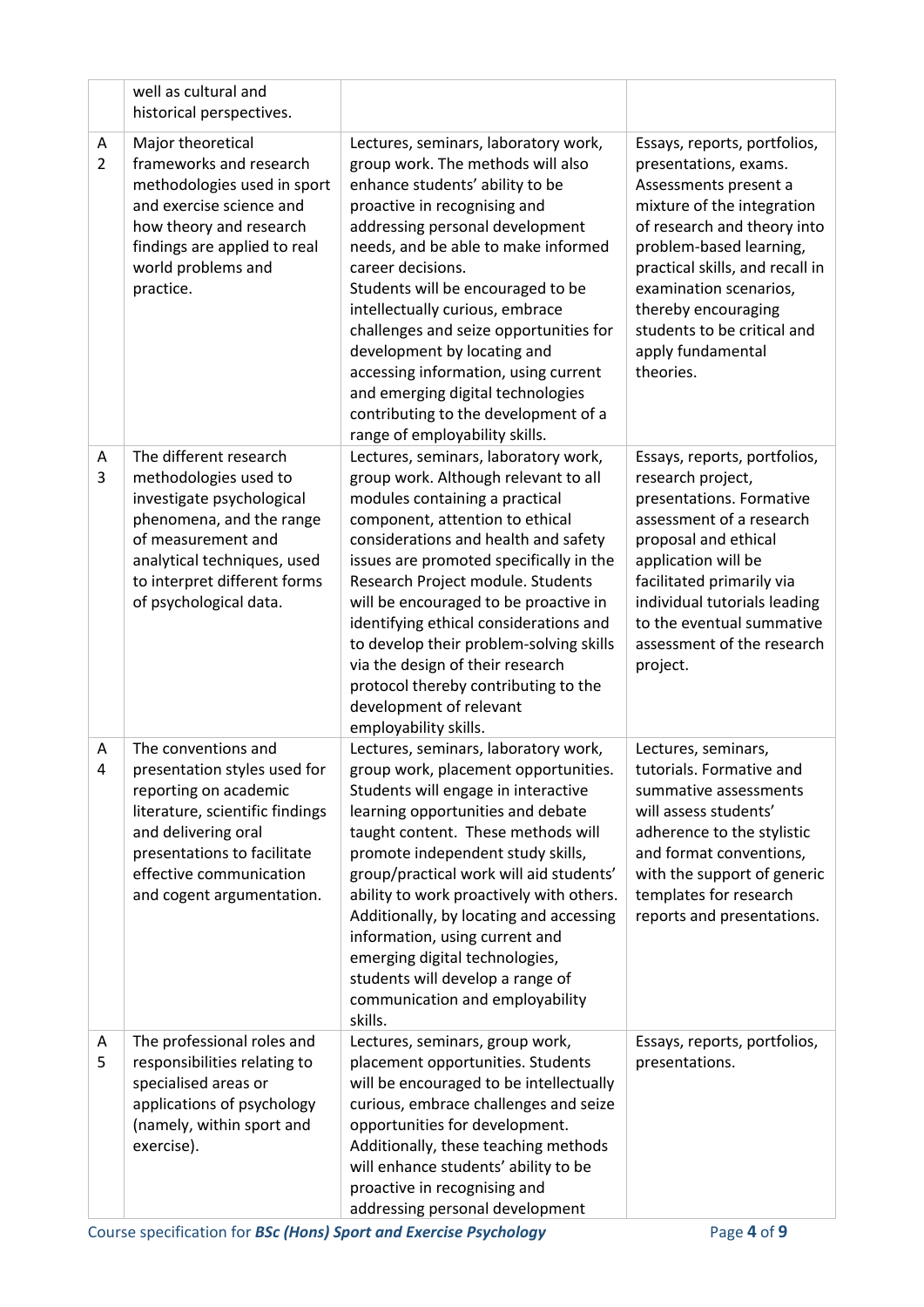| needs, and be able to make informed |  |
|-------------------------------------|--|
| career decisions.                   |  |

#### Add additional rows as required.

#### **B. Cognitive (Intellectual or Thinking) skills, able to:**

| L<br>$\mathbf{o}$   | <b>Learning outcome</b>                                                                                                                                     | <b>Learning and Teaching methods</b>                                                                                                                                                                                                                                                                                                                                                                                                                                                                                                                                                                                                                                                                                                                                                            | <b>Assessment</b><br>methods                                                                                                                                                                                                                                                                                                      |
|---------------------|-------------------------------------------------------------------------------------------------------------------------------------------------------------|-------------------------------------------------------------------------------------------------------------------------------------------------------------------------------------------------------------------------------------------------------------------------------------------------------------------------------------------------------------------------------------------------------------------------------------------------------------------------------------------------------------------------------------------------------------------------------------------------------------------------------------------------------------------------------------------------------------------------------------------------------------------------------------------------|-----------------------------------------------------------------------------------------------------------------------------------------------------------------------------------------------------------------------------------------------------------------------------------------------------------------------------------|
| B<br>1              | Generate and explore<br>creative ideas and apply<br>multiple perspectives to<br>psychological issues.                                                       | Lectures, seminars, laboratory work,<br>group work, placement opportunities                                                                                                                                                                                                                                                                                                                                                                                                                                                                                                                                                                                                                                                                                                                     | Essays, reports, portfolios,<br>presentations, exams.                                                                                                                                                                                                                                                                             |
| B<br>$\overline{2}$ | Develop and sustain<br>reasoned arguments using<br>theory and empirical<br>findings, to formulate and<br>appreciate different<br>opinions.                  | Lectures, seminars, laboratory work,<br>group work, tutorials.<br>Cognitive elements are integral<br>components of each of the modules<br>within the programme and these each<br>require specific methodological<br>research and analysis strategies<br>unique to the domain involved. At the<br>same time, they also encourage<br>students to synthesise the available<br>methods supporting health-related<br>and or sports performance change.<br>The learning and teaching methods<br>will enable students to think<br>independently, analytically, and<br>engage with new areas of<br>investigation becoming informed<br>citizens and developing a sense of<br>responsibility and commitment to<br>ethical practice thereby contributing<br>to the development of employability<br>skills. | Essays, reports, portfolios,<br>presentations, exams,<br>research project.<br>Assessments require a<br>mixture of problem-based<br>learning, practical skills,<br>and literature research and<br>evaluation skills, thereby<br>encouraging students to<br>apply relevant knowledge<br>to practical and theoretical<br>situations. |
| B<br>3              | Evaluate and reflect on<br>different practical,<br>theoretical and ethical<br>issues involved in<br>psychological research with<br>different methodologies. | Lectures, seminars, laboratory work,<br>group work, placement opportunities.<br>Students will be supported toward<br>becoming informed citizens, with a<br>sense of responsibility allied to a<br>commitment to ethical practice and<br>social justice issues, such as equality,<br>respect and sustainability.                                                                                                                                                                                                                                                                                                                                                                                                                                                                                 | Essays, reports, portfolios,<br>presentations, exams. This<br>learning outcome will be<br>assessed across a variety of<br>report assessments, but<br>principally in the<br>development of ethically-<br>appropriate independent<br>research projects.                                                                             |
| B<br>4              | Identify and focus on<br>pertinent issues.                                                                                                                  | Lectures, seminars, laboratory work,<br>group work, placement opportunities.<br>Students will be supported to be able<br>to locate, access and critically engage<br>with information.                                                                                                                                                                                                                                                                                                                                                                                                                                                                                                                                                                                                           | Essays, reports, portfolios,<br>presentations, exams.                                                                                                                                                                                                                                                                             |

Add additional rows as required.

#### **C. Practical (Professional or Subject) skills, able to:**

|                             |                                      | methods                      |
|-----------------------------|--------------------------------------|------------------------------|
| Communicate psychological   | Lectures, seminars, laboratory work, | Essays, reports, portfolios, |
| ideas and research findings | group work, placement opportunities. | presentations, exams,        |

Course specification for *BSc* (Hons) Sport and Exercise Psychology Page 5 of 9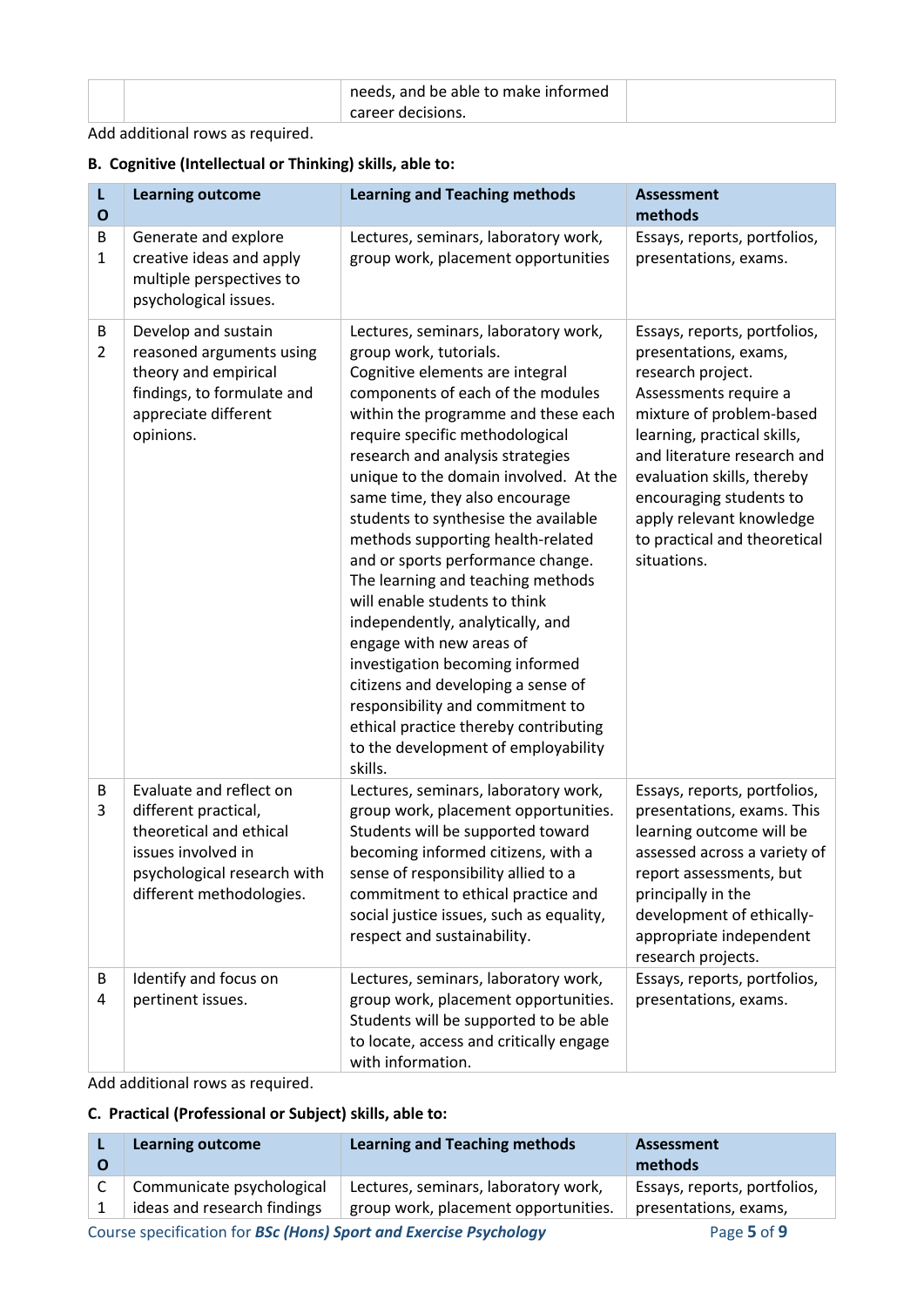|                               | by written, oral and visual<br>means.                                                                                                                          | Each module requires the application<br>of relevant scientific principles to the<br>domain involved and these skills are<br>transferable across modules. The<br>format of the course will facilitate<br>students to communicate for a range<br>of audiences using many different<br>media.                                           | research project,<br>newsletters. Students' will<br>be required to develop<br>work specifically for<br>academic or non-academic<br>audiences and consider the<br>nuances of such<br>communication.                                          |
|-------------------------------|----------------------------------------------------------------------------------------------------------------------------------------------------------------|--------------------------------------------------------------------------------------------------------------------------------------------------------------------------------------------------------------------------------------------------------------------------------------------------------------------------------------|---------------------------------------------------------------------------------------------------------------------------------------------------------------------------------------------------------------------------------------------|
| $\mathsf C$<br>$\overline{2}$ | Reason scientifically using a<br>range of qualitative and<br>quantitative methods with<br>confidence to understand<br>the nature of psychological<br>evidence. | Lectures, seminars, laboratory work.<br>Research methods are integrated into<br>the Level 4 provision in a novel<br>manner which challenges them to be<br>critical, reflective and analytical.<br>Moreover, tutorials and seminars<br>which require independent and group<br>work will reinforce this learning at<br>Levels 5 and 6. | Reports, research project.<br><b>Students must</b><br>demonstrate their<br>scientific reasoning using<br>and interpreting qualitative<br>and quantitative methods,<br>thus being challenged to<br>be critical, reflective and<br>analytical |
| $\mathsf C$<br>3              | Conduct independent<br>psychological research,<br>through practical activities,<br>under appropriate<br>supervision.                                           | Lectures, seminars, laboratory work,<br>group work. Students will engage with<br>practical and research activities<br>throughout their programme. They<br>will be appropriately supervised and<br>ethical independence will be<br>promoted throughout.                                                                               | Reports, research project.<br>Formative and summative<br>assessments will assess<br>students regarding their<br>safe, ethical, and<br>academically-informed<br>research and practical<br>activities                                         |
| $\mathsf{C}$<br>4             | Be aware of ethical<br>principles, behaviours and<br>as they apply to research<br>and practice.                                                                | Lectures, seminars, laboratory work,<br>group work. Students will engage with<br>practical and research activities<br>throughout their programme. They<br>will be appropriately supervised and<br>ethical independence will be<br>promoted throughout.                                                                               | Reports, research project,<br>presentations. Formative<br>and summative<br>assessments will assess<br>students regarding their<br>safe, ethical, and<br>academically-informed<br>research and practical<br>activities                       |

#### Add additional rows as required.

#### **D. Transferrable (Graduate and Employability) skills, able to:**

| L<br>O | <b>Learning outcome</b>                                        | <b>Learning and Teaching methods</b>                                                                                                                                                                                                                                                                                                                                                                                                                                                                                                                                           | <b>Assessment</b><br>methods                                                                                                                                                                                                                                                                                                                                                                                     |
|--------|----------------------------------------------------------------|--------------------------------------------------------------------------------------------------------------------------------------------------------------------------------------------------------------------------------------------------------------------------------------------------------------------------------------------------------------------------------------------------------------------------------------------------------------------------------------------------------------------------------------------------------------------------------|------------------------------------------------------------------------------------------------------------------------------------------------------------------------------------------------------------------------------------------------------------------------------------------------------------------------------------------------------------------------------------------------------------------|
| D<br>1 | Gather, retrieve and<br>synthesise information<br>effectively. | Lectures, seminars, laboratory work,<br>group work, placement opportunities.<br>Students' will be encouraged to<br>discover and search widely to<br>facilitate their learning using a variety<br>of resources ranging from journal,<br>blogs, podcasts, and books. Students'<br>will be encouraged to work<br>independently as well as in groups<br>and to be intellectually curious,<br>embracing challenges and seizing<br>opportunities for development by<br>locating and accessing information,<br>using current and emerging digital<br>technologies contributing to the | Essays, reports, portfolios,<br>presentations, exams,<br>research project,<br>newsletters. Assessments<br>will require students to<br>undertake relevant<br>research into the topics<br>being assessed and will<br>include formative as well<br>as summative assessment.<br>Students' may choose to<br>do this independently or in<br>groups embracing a wide<br>range of digital and non-<br>digital resources. |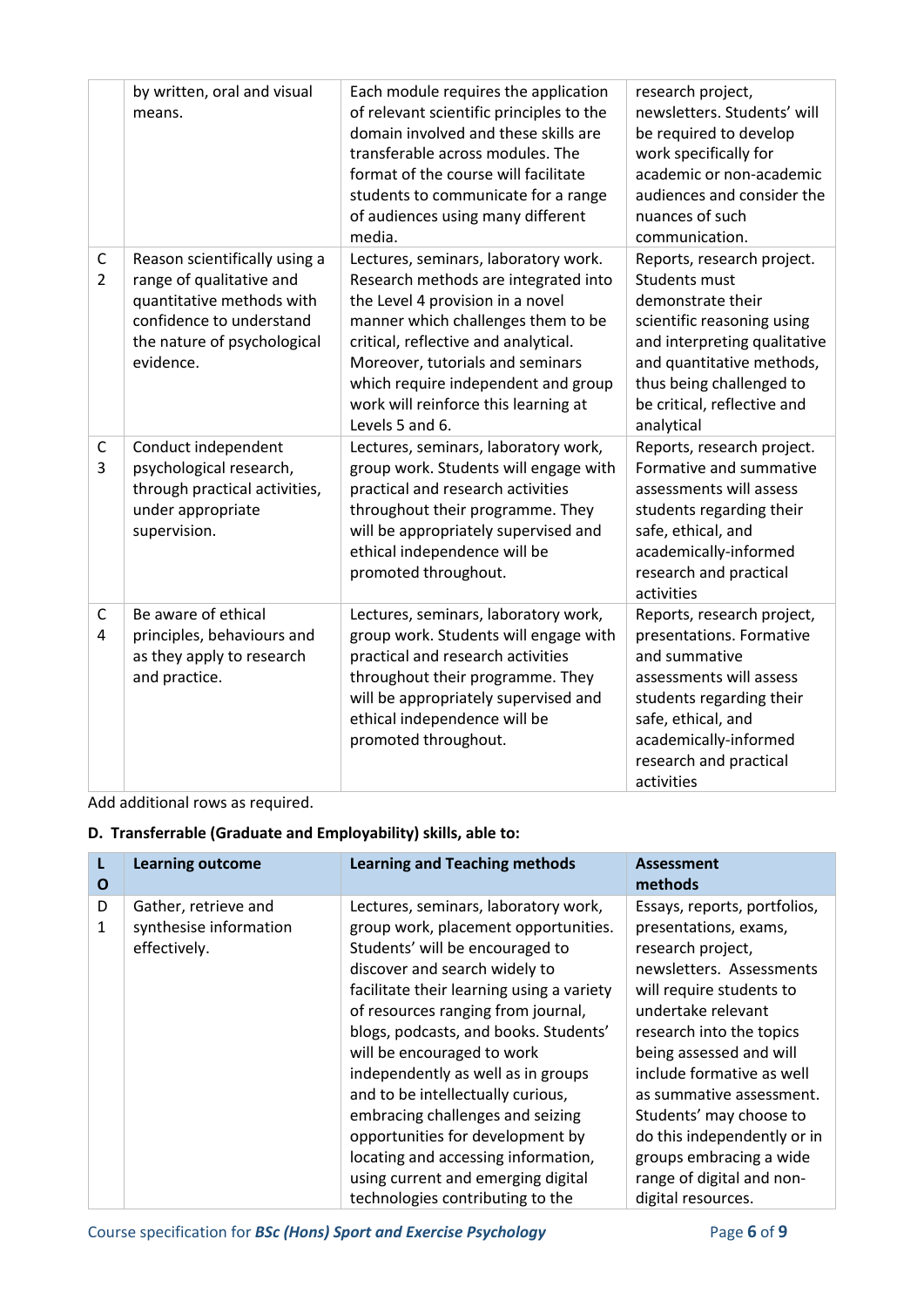|                     |                                                                                                                                                                                                                           | development of a range of<br>employability skills.                                                                                                                                                                                                                                                                                                                                                                                                    |                                                                                                                                                                                                                                                                                                            |
|---------------------|---------------------------------------------------------------------------------------------------------------------------------------------------------------------------------------------------------------------------|-------------------------------------------------------------------------------------------------------------------------------------------------------------------------------------------------------------------------------------------------------------------------------------------------------------------------------------------------------------------------------------------------------------------------------------------------------|------------------------------------------------------------------------------------------------------------------------------------------------------------------------------------------------------------------------------------------------------------------------------------------------------------|
| D<br>$\overline{2}$ | Communicate clearly<br>through a range of media,<br>visually, orally and written<br>in a manner appropriate to<br>their audience.                                                                                         | Lectures, seminars, laboratory work,<br>group work, placement opportunities.<br>Students will develop scientific and<br>professional skills throughout their<br>studies. This will include<br>communicating methodologies,<br>techniques, and results and applying<br>them to research or support in sport<br>and exercise psychology.                                                                                                                | Essays, reports, portfolios,<br>presentations, exams,<br>research project,<br>newsletters. Assessments<br>consist of both formative<br>and summative elements<br>and will consist of a<br>mixture of novel written,<br>practical and oral<br>assessment modes.                                             |
| D<br>3              | Demonstrate an ability to<br>use IT effectively, including<br>word-processing,<br>spreadsheets, data analysis<br>software, electronic<br>bibliographic databases and<br>other online resources<br>relevant to psychology. | Lectures, seminars, laboratory work,<br>group work. Students' will be<br>required to use a range of IT packages<br>during the course. This will include IT<br>packages to research and complete<br>assignments as well as qualitative and<br>quantitative analyses to interpret<br>collected data. This will enhance<br>students' employability skills.                                                                                               | Essays, reports, portfolios,<br>presentations, exams<br>(online), research project.<br>Assessments consist of<br>both formative and<br>summative elements and<br>will consist of a mixture of<br>written, practical and oral<br>assessment modes which<br>require a range of IT<br>packages and knowledge. |
| D<br>4              | Demonstrate effective<br>team-working skills, being<br>sensitive to environmental<br>and interpersonal aspects.                                                                                                           | Seminars, laboratory work, group<br>work. Across many educational<br>methods, students will engage in<br>activities that encourage the<br>development of effective team<br>players, able to provide leadership<br>and to support the success of others.                                                                                                                                                                                               | Presentations, research<br>project.                                                                                                                                                                                                                                                                        |
| D<br>5              | Take charge of own<br>learning, reflecting and<br>evaluating personal<br>strengths and weaknesses<br>for future learning.                                                                                                 | Lectures, seminars, laboratory work.<br>Students' will be encouraged to<br>complete preparatory material/work<br>and assessed work in an appropriate<br>time frame ensuring deadlines are<br>met. This will require students to<br>manage and plan their time effectively<br>and do so for multiple modules<br>simultaneously. This will enhance<br>students' time management and<br>organisation skills, which are critical<br>employability skills. | Essays, reports, portfolios,<br>research project.                                                                                                                                                                                                                                                          |

*Add additional rows as required.*

#### **Academic Regulations**

The current University of Portsmouth [Academic Regulations](https://policies.docstore.port.ac.uk/policy-107.pdf?_ga=2.115099791.988573471.1600698712-86764541.1593710288) will apply to this course.

## **Support for Student Learning**

The University of Portsmouth provides a comprehensive range of support services for students throughout their course, details of which are available at the [MyPort](http://myport.ac.uk/) student portal.

In addition to these University support services this course also provides: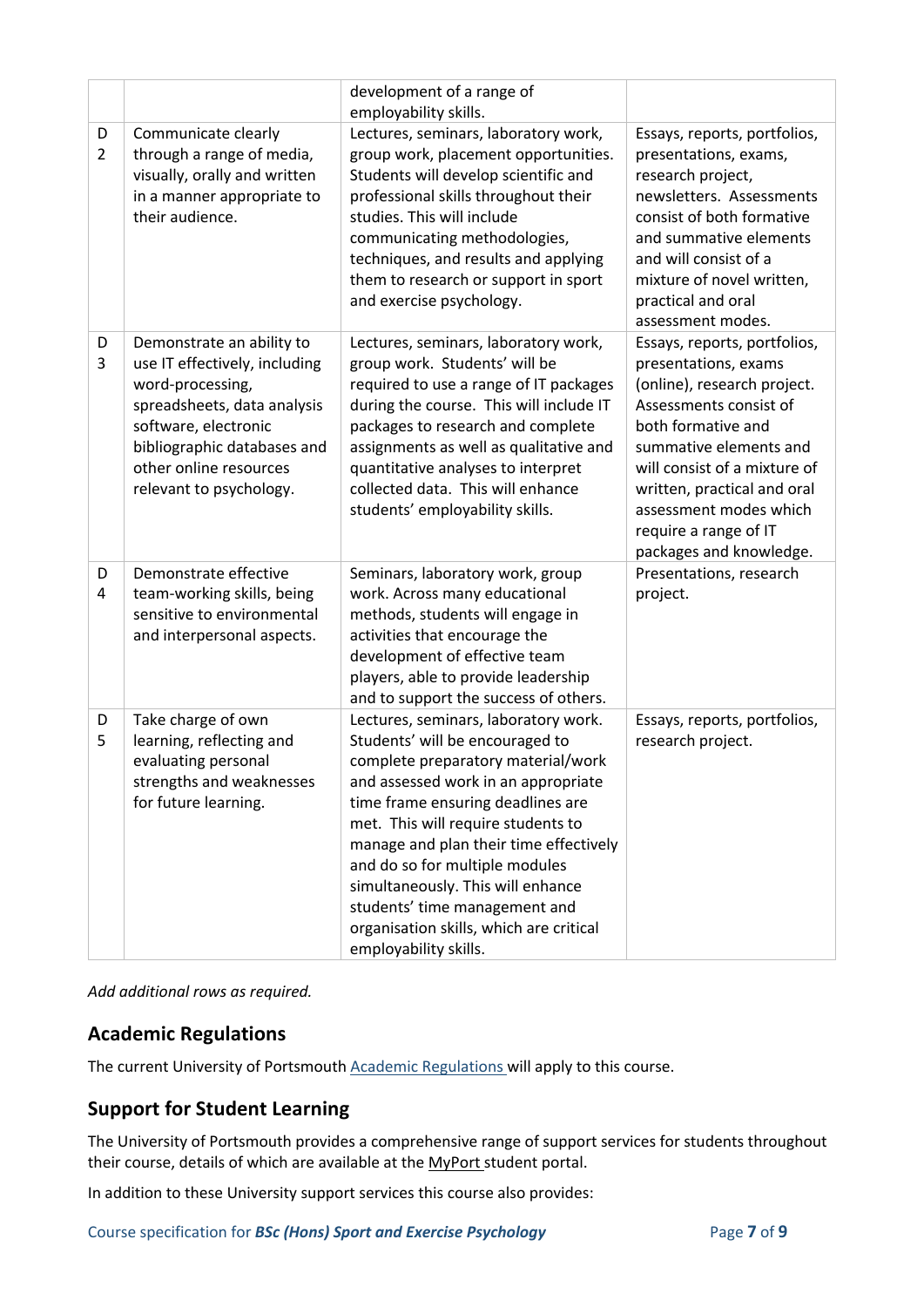- Laboratory/specialist teaching facilities.
- Support prior to, during and following WBL and/or placements (including study abroad). Include roles of tutors, placement coordinators, administrators, supervisors and mentors as appropriate. Refer to learning support resources that will be available to students whilst off-campus. There are handbooks and/or other resources available that are of specific relevance to the WBL and/or placement experience.

#### **Evaluation and Enhancement of Standards and Quality in Learning and Teaching**

The University of Portsmouth undertakes comprehensive monitoring, review and evaluation of courses within clearly assigned staff responsibilities. Student feedback is a key feature in these evaluations, as represented in our [Policy for Listening to and Responding to the Student Voice](http://policies.docstore.port.ac.uk/policy-069.pdf) where you can also find further information.

#### **Reference Points**

The course and outcomes have been developed taking account of:

*Insert additional reference points or delete as required*

- [University of Portsmouth Curriculum Framework Specification](http://policies.docstore.port.ac.uk/policy-217.pdf?_ga=2.80596127.988573471.1600698712-86764541.1593710288)
- [University of Portsmouth Vision 2030 and Strategy 2025](https://www.port.ac.uk/about-us/our-ambition/our-strategy)
- [University of Portsmouth Code of Practice for Work-based and Placement Learning](http://policies.docstore.port.ac.uk/policy-151.pdf)
- [Quality Assurance Agency UK Quality Code for Higher Education](https://www.qaa.ac.uk/quality-code)
- [Quality Assurance Agency Qualification Characteristic Statements](https://www.qaa.ac.uk/quality-code/characteristics-statements)
- [Quality Assurance Agency Subject Benchmark Statement](https://www.qaa.ac.uk/docs/qaa/subject-benchmark-statements/subject-benchmark-statement-psychology.pdf?sfvrsn=6935c881_15) for *Psychology*
- [Quality Assurance Agency Framework for Higher Education Qualifications](https://www.qaa.ac.uk/en/quality-code/qualifications-and-credit-frameworks)
- Requirements of Professional and/or Statutory Regulatory Bodies: **British Psychological Society**
- Vocational and professional experience, scholarship and research expertise of the University of Portsmouth's academic members of staff
- National Occupational Standards

#### **Disclaimer**

The University of Portsmouth has checked the information provided in this Course Specification and will endeavour to deliver this course in keeping with this Course Specification. However, changes to the course may sometimes be required arising from annual monitoring, student feedback, and the review and update of modules and courses.

Where this activity leads to significant changes to modules and courses there will be prior consultation with students and others, wherever possible, and the University of Portsmouth will take all reasonable steps to minimise disruption to students.

It is also possible that the University of Portsmouth may not be able to offer a module or course for reasons outside of its control, for example, due to the absence of a member of staff or low student registration numbers. Where this is the case, the University of Portsmouth will endeavour to inform applicants and students as soon as possible, and where appropriate, will facilitate the transfer of affected students to another suitable course.

#### **Copyright**

The contents of this Course Specification are the copyright of the University of Portsmouth and all rights are reserved. No part of this publication may be reproduced, stored in a retrieval system or transmitted, in any form or by any means, such as electronic, mechanical, photocopied, recorded or otherwise, without the prior consent of the University of Portsmouth.